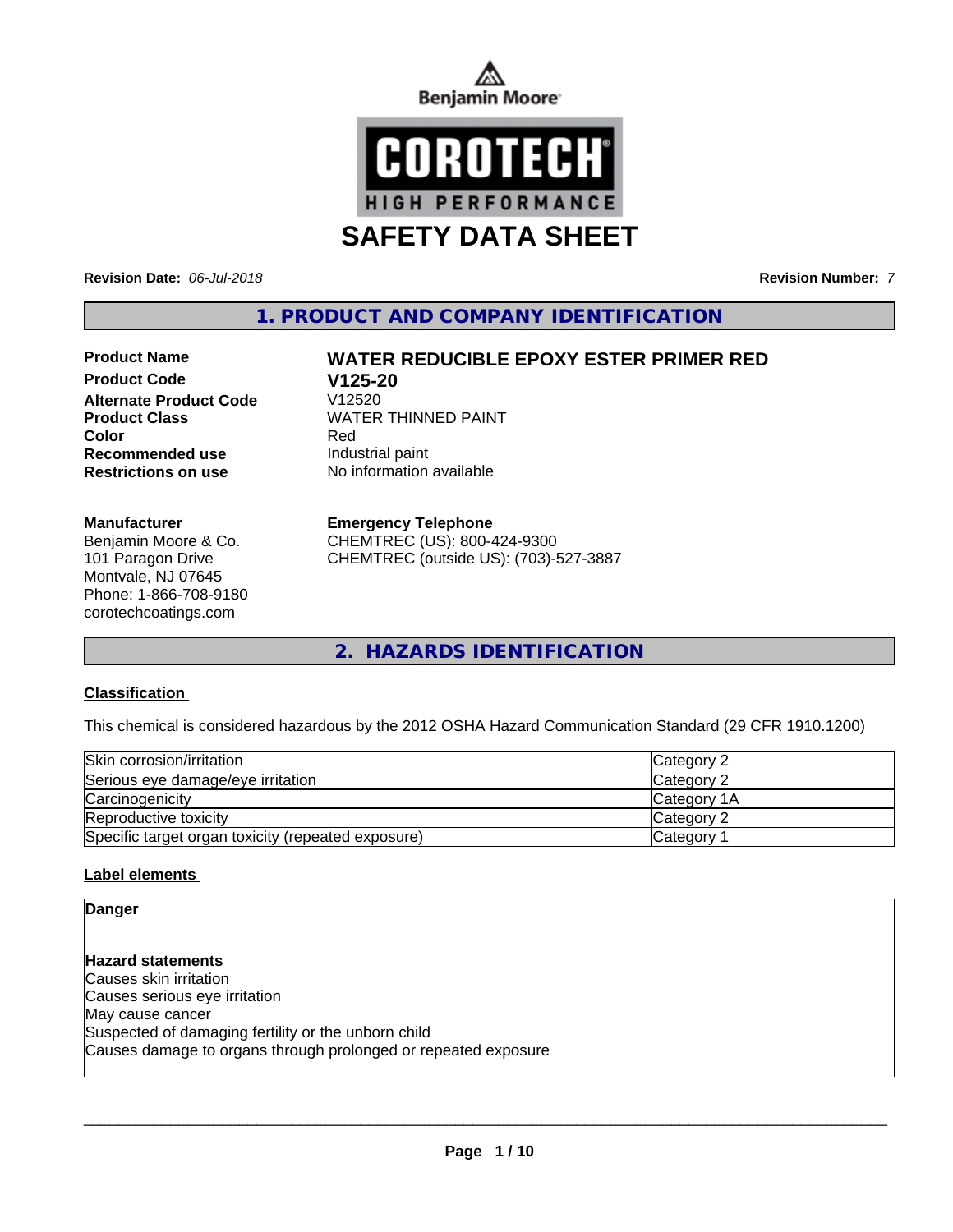### \_\_\_\_\_\_\_\_\_\_\_\_\_\_\_\_\_\_\_\_\_\_\_\_\_\_\_\_\_\_\_\_\_\_\_\_\_\_\_\_\_\_\_\_\_\_\_\_\_\_\_\_\_\_\_\_\_\_\_\_\_\_\_\_\_\_\_\_\_\_\_\_\_\_\_\_\_\_\_\_\_\_\_\_\_\_\_\_\_\_\_\_\_ V125-20 - **WATER REDUCIBLE EPOXY ESTER PRIMER RED**



**Appearance** liquid **Contract Contract Contract Contract Contract Contract Contract Contract Contract Contract Contract Contract Contract Contract Contract Contract Contract Contract Contract Contract Contract Contract Con** 

#### **Precautionary Statements - Prevention**

Obtain special instructions before use Do not handle until all safety precautions have been read and understood Use personal protective equipment as required Wash face, hands and any exposed skin thoroughly after handling Wear eye/face protection Do not breathe dust/fume/gas/mist/vapors/spray Do not eat, drink or smoke when using this product

#### **Precautionary Statements - Response**

IF exposed or concerned: Get medical advice/attention

#### **Eyes**

IF IN EYES: Rinse cautiously with water for several minutes. Remove contact lenses, if present and easy to do. Continue rinsing If eye irritation persists: Get medical advice/attention **Skin**

IF ON SKIN: Wash with plenty of soap and water If skin irritation occurs: Get medical advice/attention

Take off contaminated clothing and wash before reuse

#### **Precautionary Statements - Storage**

Store locked up

#### **Precautionary Statements - Disposal**

Dispose of contents/container to an approved waste disposal plant

#### **Hazards not otherwise classified (HNOC)**

Not applicable

#### **Other information**

No information available

### **3. COMPOSITION INFORMATION ON COMPONENTS**

| <b>Chemical name</b> | CAS No.    | Weight-% |
|----------------------|------------|----------|
| 2-Butoxvethanol      | 111-76-2   | ◡        |
| Silica, crystalline  | 14808-60-7 | ر ا      |
| Talc                 | 14807-96-6 |          |
| Iron oxide           | 1309-37-1  | ັບ       |
| Zinc phosphate       | 7779-90-0  |          |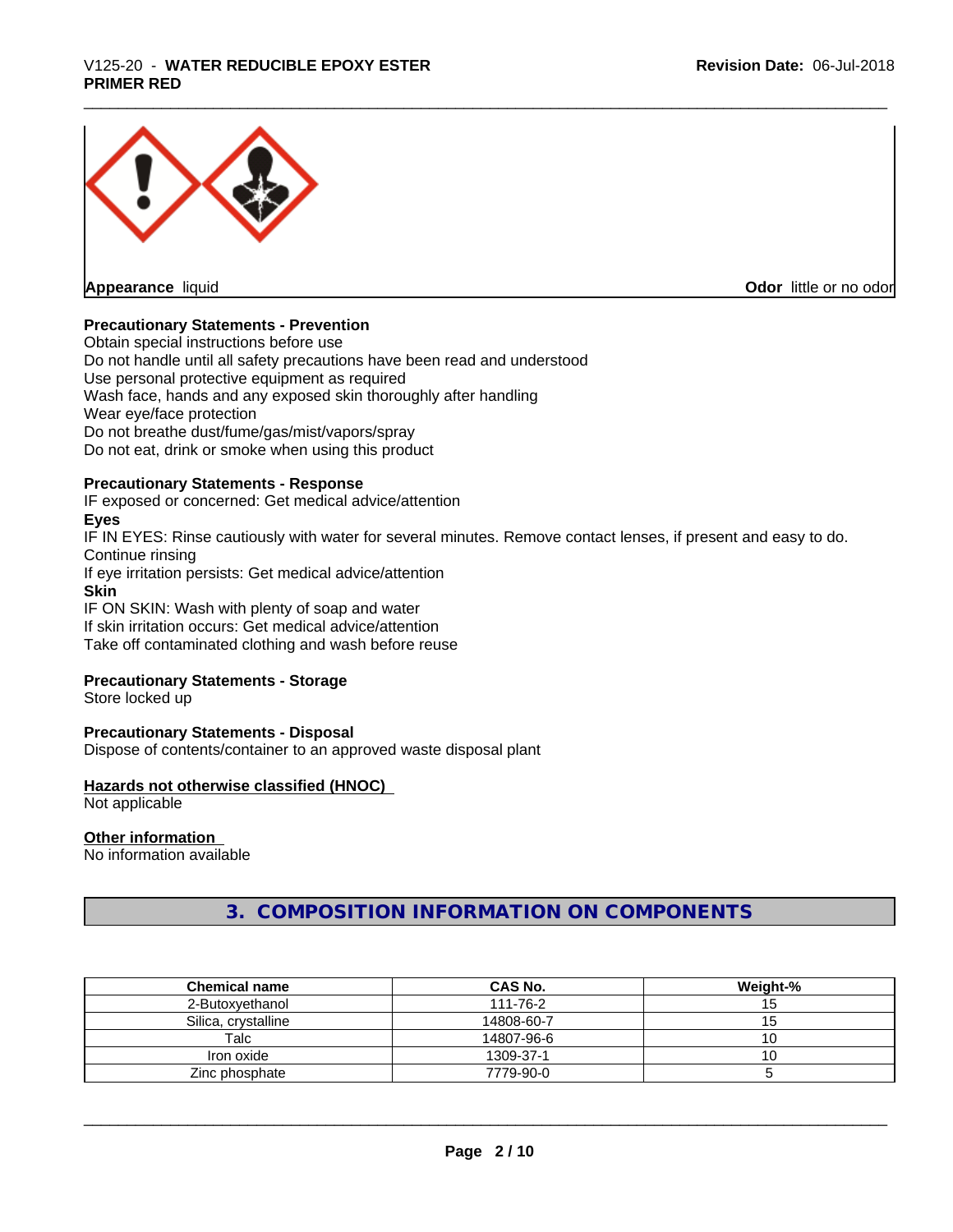| Kaolin                   | $\sim$ $\sim$<br>ィっつつ<br>.<br>-הה<br>ى-      |     |
|--------------------------|----------------------------------------------|-----|
| Ammonia                  | -41-7<br>7664-4                              | v.v |
| ethenyl-<br>⊿er<br>rene. | $\Lambda$ $\Omega$ $\Gamma$<br>$100-$<br>1-4 | ν.υ |

|                                                  | 4. FIRST AID MEASURES                                                                                                                                                                            |
|--------------------------------------------------|--------------------------------------------------------------------------------------------------------------------------------------------------------------------------------------------------|
| <b>General Advice</b>                            | No hazards which require special first aid measures.                                                                                                                                             |
| <b>Eye Contact</b>                               | Immediately flush with plenty of water. After initial flushing, remove any contact<br>lenses and continue flushing for at least 15 minutes. If eye irritation persists,<br>consult a specialist. |
| <b>Skin Contact</b>                              | Wash off immediately with soap and plenty of water while removing all<br>contaminated clothes and shoes.                                                                                         |
| <b>Inhalation</b>                                | Move to fresh air. If symptoms persist, call a physician.                                                                                                                                        |
| Ingestion                                        | Clean mouth with water and afterwards drink plenty of water. Consult a physician<br>if necessary.                                                                                                |
| <b>Most Important</b><br><b>Symptoms/Effects</b> | None known.                                                                                                                                                                                      |
| <b>Notes To Physician</b>                        | Treat symptomatically.                                                                                                                                                                           |

**5. FIRE-FIGHTING MEASURES**

| <b>Suitable Extinguishing Media</b>                                              | Use extinguishing measures that are appropriate to local<br>circumstances and the surrounding environment.                                   |
|----------------------------------------------------------------------------------|----------------------------------------------------------------------------------------------------------------------------------------------|
| <b>Protective Equipment And Precautions For</b><br><b>Firefighters</b>           | As in any fire, wear self-contained breathing apparatus<br>pressure-demand, MSHA/NIOSH (approved or equivalent)<br>and full protective gear. |
| <b>Specific Hazards Arising From The Chemical</b>                                | Closed containers may rupture if exposed to fire or<br>extreme heat.                                                                         |
| <b>Sensitivity To Mechanical Impact</b>                                          | No.                                                                                                                                          |
| <b>Sensitivity To Static Discharge</b>                                           | No.                                                                                                                                          |
| <b>Flash Point Data</b><br>Flash Point (°F)<br>Flash Point (°C)<br><b>Method</b> | Not applicable<br>Not applicable<br>Not applicable                                                                                           |
| <b>Flammability Limits In Air</b>                                                |                                                                                                                                              |
| Lower flammability limit:<br><b>Upper flammability limit:</b>                    | Not applicable<br>Not applicable                                                                                                             |
|                                                                                  |                                                                                                                                              |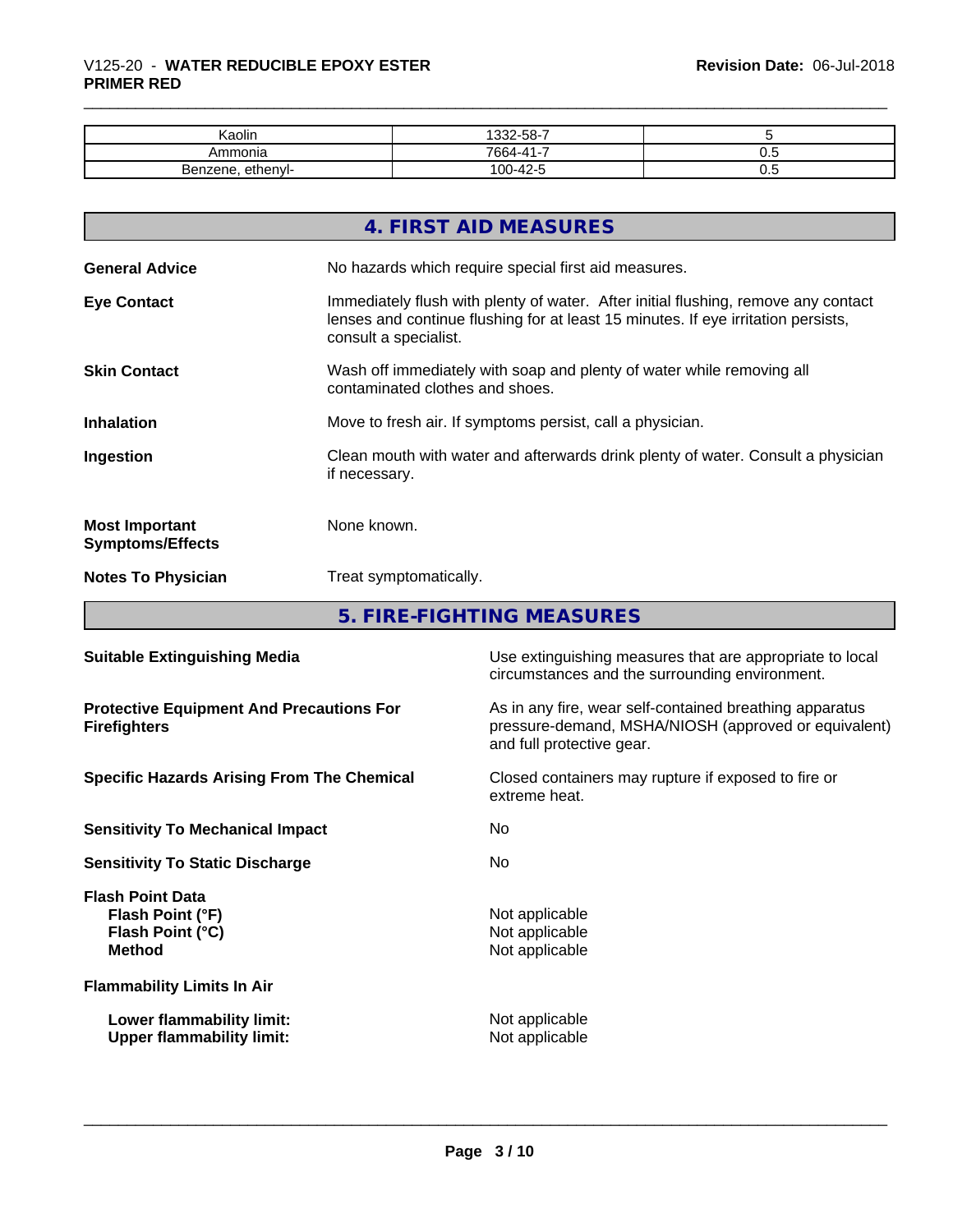|--|

#### **NFPA Legend**

- 0 Not Hazardous
- 1 Slightly
- 2 Moderate
- 3 High
- 4 Severe

*The ratings assigned are only suggested ratings, the contractor/employer has ultimate responsibilities for NFPA ratings where this system is used.*

*Additional information regarding the NFPA rating system is available from the National Fire Protection Agency (NFPA) at www.nfpa.org.*

## **6. ACCIDENTAL RELEASE MEASURES Personal Precautions** Avoid contact with skin, eyes and clothing. Ensure adequate ventilation. **Other Information** Prevent further leakage or spillage if safe to do so. **Environmental precautions** See Section 12 for additional Ecological Information. **Methods for Cleaning Up** Soak up with inert absorbent material. Sweep up and shovel into suitable containers for disposal. **7. HANDLING AND STORAGE** Handling **Handling** Avoid contact with skin, eyes and clothing. Avoid breathing vapors, spray mists or sanding dust. In case of insufficient ventilation, wear suitable respiratory equipment. **Storage** Keep container tightly closed. Keep out of the reach of children. **Incompatible Materials** No information available

**8. EXPOSURE CONTROLS/PERSONAL PROTECTION**

#### **Exposure Limits**

| <b>Chemical name</b> | <b>ACGIH TLV</b>                | <b>OSHA PEL</b>                   |
|----------------------|---------------------------------|-----------------------------------|
| 2-Butoxyethanol      | 20 ppm - TWA                    | 50 ppm - TWA                      |
|                      |                                 | 240 mg/m $3$ - TWA                |
|                      |                                 | prevent or reduce skin absorption |
| Silica, crystalline  | $0.025$ mg/m <sup>3</sup> - TWA |                                   |
| Talc                 | $2 \text{ mg/m}^3$ - TWA        | 20 mppcf - TWA                    |
| Iron oxide           | $5$ mg/m <sup>3</sup> - TWA     | 10 mg/m <sup>3</sup> - TWA        |
|                      |                                 | 15 mg/m <sup>3</sup> - TWA Rouge  |
|                      |                                 | 5 mg/m <sup>3</sup> - TWA Rouge   |
| Kaolin               | $2 \text{ mg/m}^3$ - TWA        | 15 mg/m <sup>3</sup> - TWA        |
|                      |                                 | $5 \text{ mg/m}^3$ - TWA          |
| Ammonia              | 25 ppm - TWA                    | 50 ppm - TWA                      |
|                      | 35 ppm - STEL                   | 35 mg/m $3$ - TWA                 |
| Benzene, ethenyl-    | 20 ppm - TWA                    | 100 ppm - TWA                     |
|                      | 40 ppm - STEL                   | 200 ppm - Ceiling                 |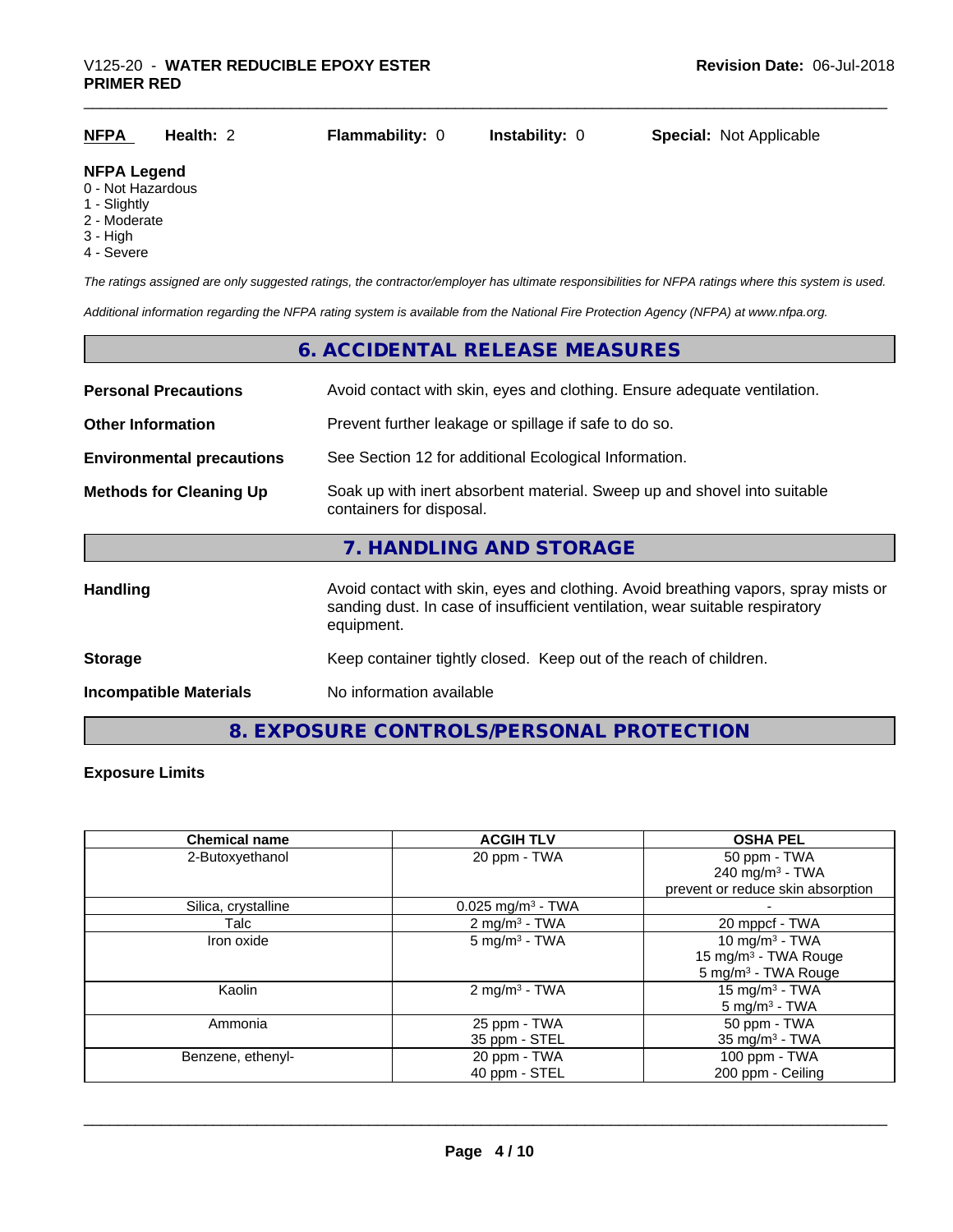#### **Legend**

ACGIH - American Conference of Governmental Industrial Hygienists Exposure Limits OSHA - Occupational Safety & Health Administration Exposure Limits N/E - Not Established

| <b>Engineering Measures</b>          | Ensure adequate ventilation, especially in confined areas.                                                                          |
|--------------------------------------|-------------------------------------------------------------------------------------------------------------------------------------|
| <b>Personal Protective Equipment</b> |                                                                                                                                     |
| <b>Eye/Face Protection</b>           | Safety glasses with side-shields. If splashes are likely to occur, wear:. Tightly<br>fitting safety goggles.                        |
| <b>Skin Protection</b>               | Protective gloves and impervious clothing.                                                                                          |
| <b>Respiratory Protection</b>        | In case of insufficient ventilation wear suitable respiratory equipment.                                                            |
| <b>Hygiene Measures</b>              | Avoid contact with skin, eyes and clothing. Remove and wash contaminated<br>clothing before re-use. Wash thoroughly after handling. |

#### **9. PHYSICAL AND CHEMICAL PROPERTIES**

**Appearance** liquid **Odor Odor** little or no odor<br> **Odor Threshold CODOR CODOR CODOR CODOR CODOR CODOR CODOR CODOR CODOR CODOR CODOR CODOR CODOR CODOR CODOR CODOR CODOR CODOR CODOR CODOR CODOR COD Density (lbs/gal)** 10.45 - 10.45 - 10.45 - 10.45 - 10.45 - 10.45 - 10.555 - 10.555 - 10.555 - 10.555 - 10.555 - 10.555 - 10.555 - 10.555 - 10.555 - 10.555 - 10.555 - 10.555 - 10.555 - 10.555 - 10.555 - 10.555 - 10.555 - 1 **Specific Gravity pH** No information available **Viscosity (cps)** No information available in the Viscosity (cps) **Solubility(ies)**<br> **Water solubility**<br> **Water solubility Evaporation Rate No information available No information available Vapor pressure @20 °C (kPa)** No information available<br> **Vapor density** No information available **Wt.** % Solids 40 - 50 **Vol. % Solids** 25 - 35 **Wt. % Volatiles Vol. % Volatiles** 65 - 75 **VOC Regulatory Limit (g/L)** < 340 **Boiling Point (°F) Boiling Point (°C)** 100 **Freezing Point (°F)** 32 **Freezing Point (°C)** 0 **Flash Point (°F)** Not applicable **Flash Point (°C)** Not applicable **Method** Not applicable **Flammability (solid, gas)** Not applicable<br> **Upper flammability limit:** Not applicable **Upper flammability limit:**<br> **Lower flammability limit:** Not applicable Not applicable **Lower flammability limit:**<br> **Autoignition Temperature (°F)** Not applicable Not applicable available **Autoignition Temperature (°F) Autoignition Temperature (°C)** No information available **Decomposition Temperature (°F)** No information available **Decomposition Temperature (°C)** No information available **Partition coefficient Community Contract Contract Contract Contract Contract Contract Contract Contract Contract Contract Contract Contract Contract Contract Contract Contract Contract Contract Contract Contract Contr** 

No information available<br>10.45 - 10.55 **No information available No information available**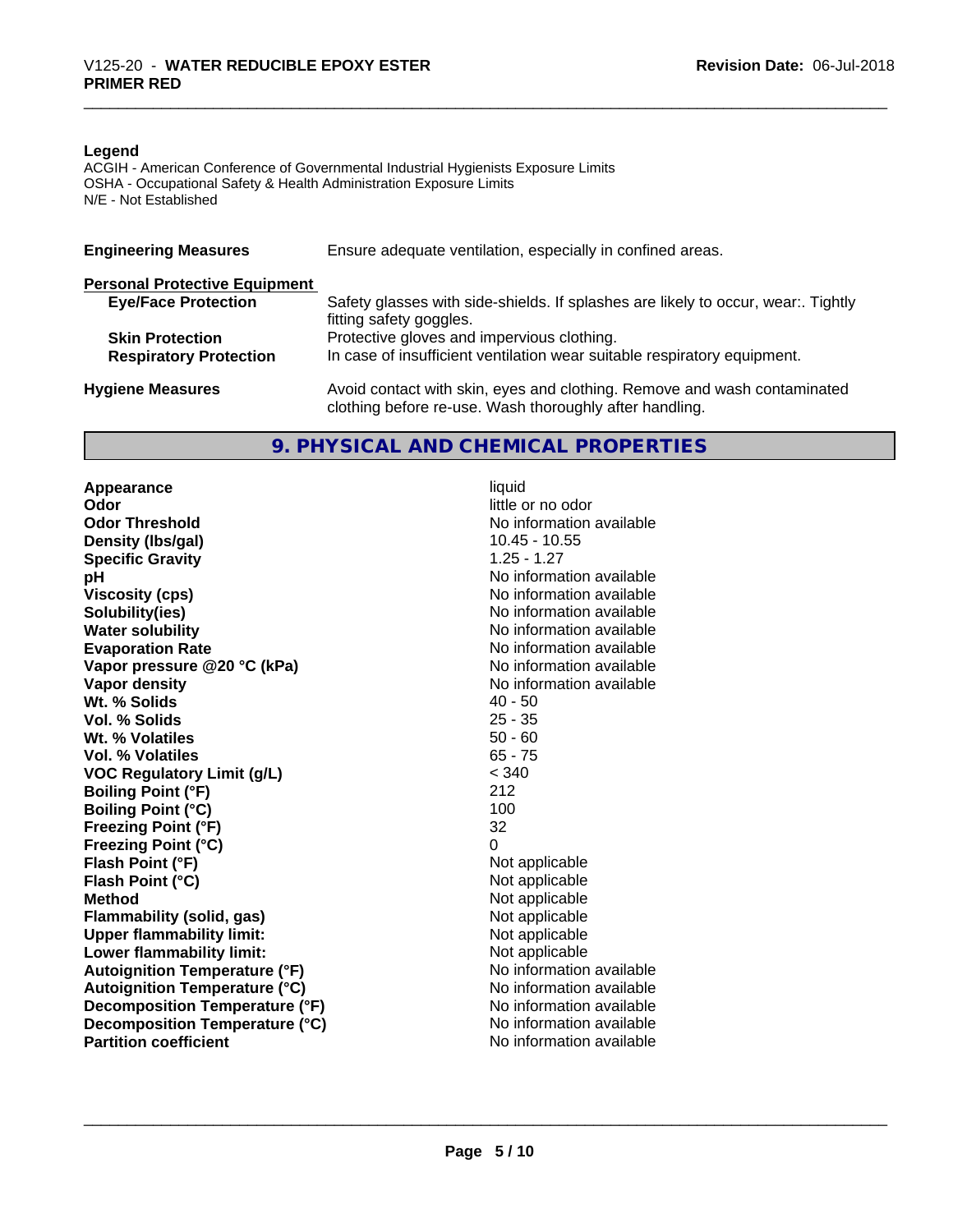### **10. STABILITY AND REACTIVITY**

| <b>Reactivity</b>                       | Not Applicable                           |
|-----------------------------------------|------------------------------------------|
| <b>Chemical Stability</b>               | Stable under normal conditions.          |
| <b>Conditions to avoid</b>              | Prevent from freezing.                   |
| <b>Incompatible Materials</b>           | No materials to be especially mentioned. |
| <b>Hazardous Decomposition Products</b> | None under normal use.                   |
| Possibility of hazardous reactions      | None under normal conditions of use.     |

### **11. TOXICOLOGICAL INFORMATION**

| <b>Product Information</b>                                                                                                                                                                                                                                                     |                                                                                                                                                                                                                                                                                                                                                                         |  |
|--------------------------------------------------------------------------------------------------------------------------------------------------------------------------------------------------------------------------------------------------------------------------------|-------------------------------------------------------------------------------------------------------------------------------------------------------------------------------------------------------------------------------------------------------------------------------------------------------------------------------------------------------------------------|--|
| Information on likely routes of exposure                                                                                                                                                                                                                                       |                                                                                                                                                                                                                                                                                                                                                                         |  |
| <b>Principal Routes of Exposure</b>                                                                                                                                                                                                                                            | Eye contact, skin contact and inhalation.                                                                                                                                                                                                                                                                                                                               |  |
| <b>Acute Toxicity</b>                                                                                                                                                                                                                                                          |                                                                                                                                                                                                                                                                                                                                                                         |  |
| <b>Product Information</b>                                                                                                                                                                                                                                                     | No information available                                                                                                                                                                                                                                                                                                                                                |  |
|                                                                                                                                                                                                                                                                                | Symptoms related to the physical, chemical and toxicological characteristics                                                                                                                                                                                                                                                                                            |  |
| <b>Symptoms</b>                                                                                                                                                                                                                                                                | No information available                                                                                                                                                                                                                                                                                                                                                |  |
| Delayed and immediate effects as well as chronic effects from short and long-term exposure                                                                                                                                                                                     |                                                                                                                                                                                                                                                                                                                                                                         |  |
| Eye contact<br><b>Skin contact</b><br><b>Inhalation</b><br>Ingestion<br><b>Sensitization</b>                                                                                                                                                                                   | Causes serious eye irritation. May cause redness, itching, and pain.<br>Substance may cause slight skin irritation. Prolonged or repeated contact may dry<br>skin and cause irritation.<br>May cause irritation of respiratory tract.<br>Ingestion may cause gastrointestinal irritation, nausea, vomiting and diarrhea.<br>No information available                    |  |
| <b>Neurological Effects</b><br><b>Mutagenic Effects</b><br><b>Reproductive Effects</b><br><b>Developmental Effects</b><br><b>Target organ effects</b><br><b>STOT - single exposure</b><br><b>STOT - repeated exposure</b><br>Other adverse effects<br><b>Aspiration Hazard</b> | No information available.<br>No information available.<br>Possible risk of impaired fertility. Possible risk of harm to the unborn child.<br>No information available.<br>No information available.<br>No information available.<br>Causes damage to organs through prolonged or repeated exposure if inhaled.<br>No information available.<br>No information available |  |

#### **Numerical measures of toxicity**

#### **The following values are calculated based on chapter 3.1 of the GHS document**

| <b>ATEmix (oral)</b>   | 2003 mg/kg |
|------------------------|------------|
| <b>ATEmix (dermal)</b> | 8947 mg/kg |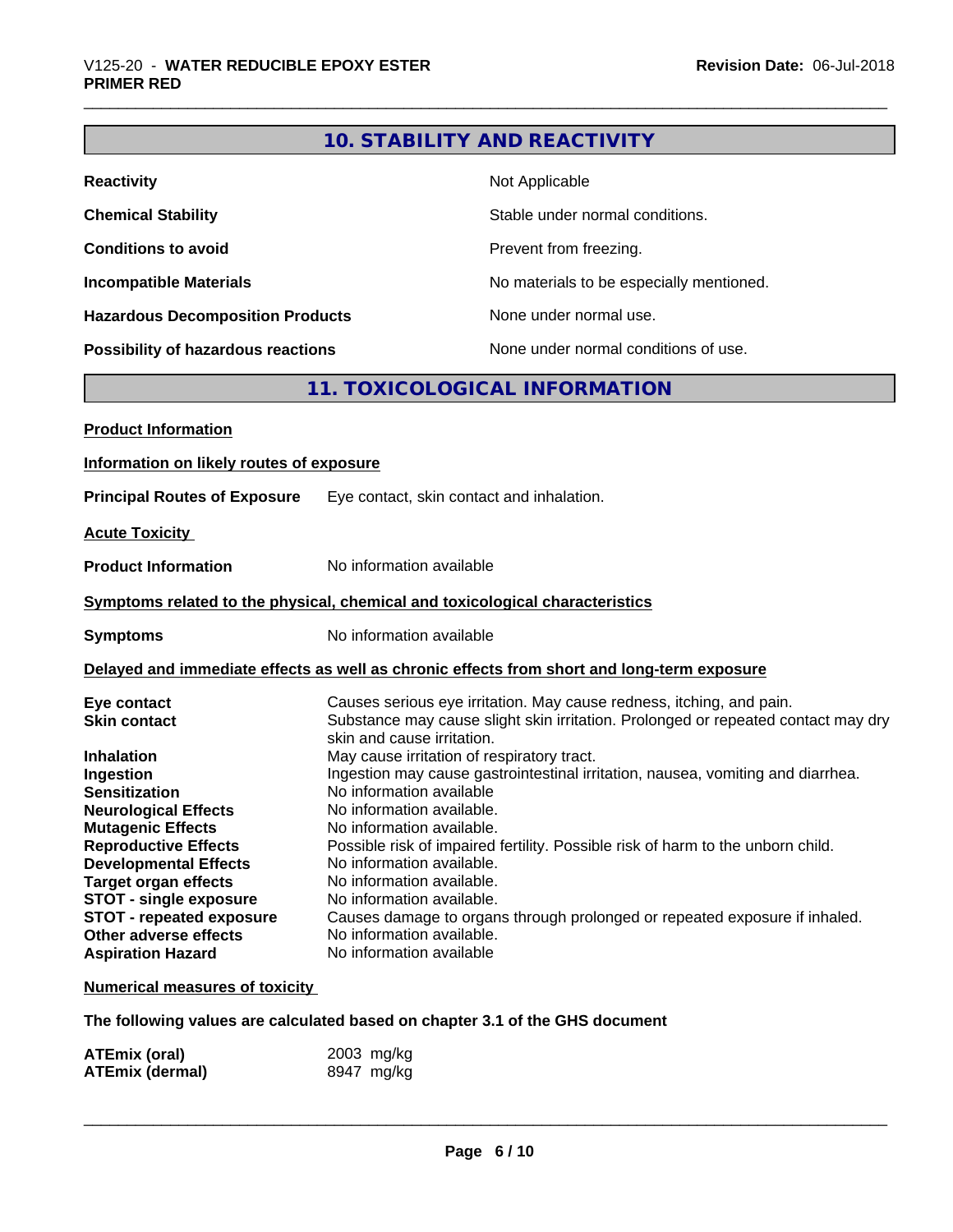| <b>ATEmix (inhalation-dust/mist)</b> | 159.1 mg/L |
|--------------------------------------|------------|
| <b>ATEmix (inhalation-vapor)</b>     | 89 mg/L    |

#### **Component Information**

2-Butoxyethanol LD50 Oral: 470 mg/kg (Rat) LD50 Dermal: 220 mg/kg (Rabbit) LC50 Inhalation (Vapor): 450 ppm (Rat, 4 hr.) Silica, crystalline LD50 Oral: 500 mg/kg (Rat) Iron oxide LD50 Oral: > 5000 mg/kg (Rat) vendor data Kaolin LD50 Oral: > 5000 mg/kg (Rat) Ammonia LC50 Inhalation (Vapor): 2000 ppm (Rat, 4 hr.) Benzene, ethenyl-LD50 Oral: 5000 mg/kg (Rat) LC50 Inhalation (Vapor): > 2800 ppm (Rat, 4 hr.)

#### **Carcinogenicity**

*The information below indicateswhether each agency has listed any ingredient as a carcinogen:.*

| <b>Chemical name</b> | <b>IARC</b>          | NTP               | <b>OSHA</b> |
|----------------------|----------------------|-------------------|-------------|
|                      | 1 - Human Carcinogen | Known Human       | Listed      |
| Silica, crystalline  |                      | Carcinogen        |             |
|                      | 2B - Possible Human  | Reasonably        | Listed      |
| Benzene, ethenyl-    | Carcinogen           | Anticipated Human |             |
|                      |                      | Carcinogen        |             |

• Crystalline Silica has been determined to be carcinogenic to humans by IARC (1) when in respirable form. Risk of cancer depends on duration and level of inhalation exposure to spray mist or dust from sanding the dried paint.

#### **Legend**

IARC - International Agency for Research on Cancer NTP - National Toxicity Program OSHA - Occupational Safety & Health Administration

**12. ECOLOGICAL INFORMATION**

#### **Ecotoxicity Effects**

The environmental impact of this product has not been fully investigated.

#### **Product Information**

#### **Acute Toxicity to Fish**

No information available

#### **Acute Toxicity to Aquatic Invertebrates**

No information available

#### **Acute Toxicity to Aquatic Plants**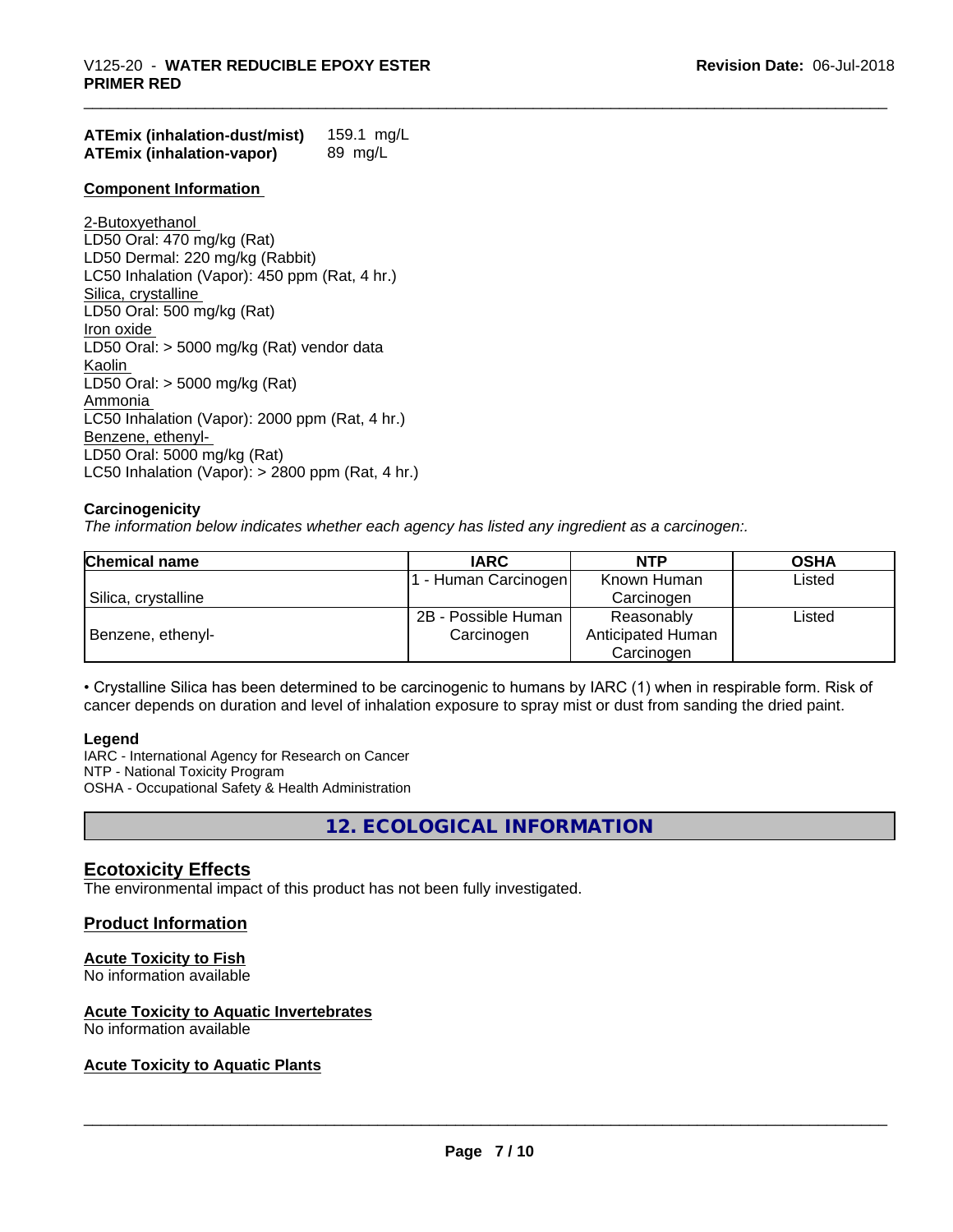No information available

#### **Persistence / Degradability**

No information available.

#### **Bioaccumulation**

No information available.

#### **Mobility in Environmental Media**

No information available.

**Ozone** No information available

#### **Component Information**

#### **Acute Toxicity to Fish**

2-Butoxyethanol LC50: 1490 mg/L (Bluegill sunfish - 96 hr.) Benzene, ethenyl-LC50: 4 - 10 mg/L (Fathead Minnow - 96 hr.)

#### **Acute Toxicity to Aquatic Invertebrates**

Benzene, ethenyl-EC50: 4.7 mg/L (Daphnia magna - 48 hr.)

#### **Acute Toxicity to Aquatic Plants**

No information available

|                                  | 13. DISPOSAL CONSIDERATIONS                                                                                                                                                                                               |
|----------------------------------|---------------------------------------------------------------------------------------------------------------------------------------------------------------------------------------------------------------------------|
| <b>Waste Disposal Method</b>     | Dispose of in accordance with federal, state, and local regulations. Local<br>requirements may vary, consult your sanitation department or state-designated<br>environmental protection agency for more disposal options. |
|                                  | <b>14. TRANSPORT INFORMATION</b>                                                                                                                                                                                          |
| <b>DOT</b>                       | Not regulated                                                                                                                                                                                                             |
| <b>ICAO/IATA</b>                 | Not regulated                                                                                                                                                                                                             |
| <b>IMDG / IMO</b>                | Not regulated                                                                                                                                                                                                             |
|                                  | <b>15. REGULATORY INFORMATION</b>                                                                                                                                                                                         |
| <b>International Inventories</b> |                                                                                                                                                                                                                           |
| <b>TSCA: United States</b>       | Yes - All components are listed or exempt.                                                                                                                                                                                |
|                                  |                                                                                                                                                                                                                           |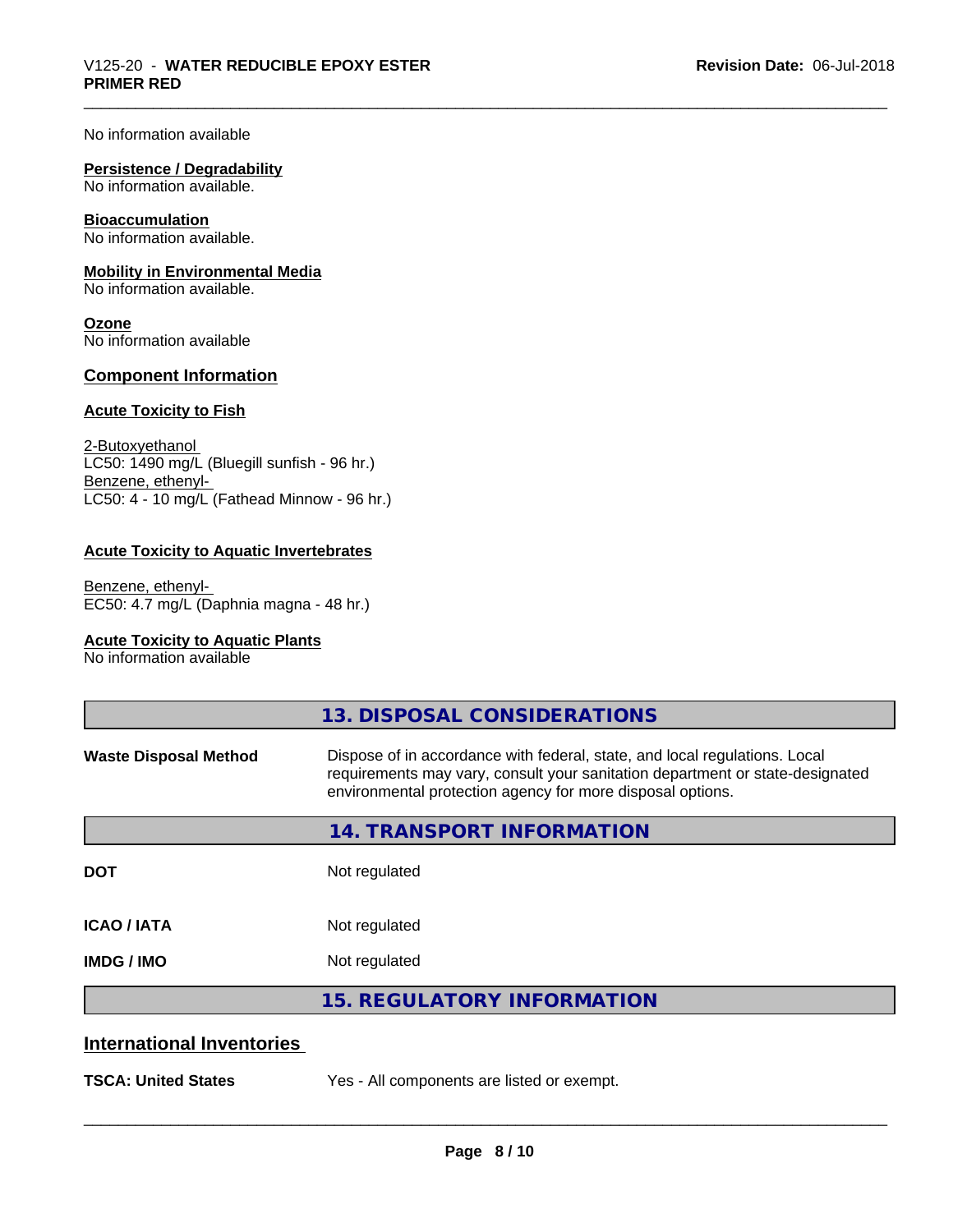**DSL: Canada** Yes - All components are listed or exempt.

#### **Federal Regulations**

| SARA 311/312 hazardous categorization |     |  |
|---------------------------------------|-----|--|
| Acute health hazard                   | Yes |  |
| Chronic Health Hazard                 | Yes |  |
| Fire hazard                           | Nο  |  |
| Sudden release of pressure hazard     | Nο  |  |
| <b>Reactive Hazard</b>                | No  |  |

#### **SARA 313**

Section 313 of Title III of the Superfund Amendments and Reauthorization Act of 1986 (SARA). This product contains a chemical or chemicals which are subject to the reporting requirements of the Act and Title 40 of the Code of Federal Regulations, Part 372:

| <b>Chemical name</b> | CAS No.   | Weight-% | <b>CERCLA/SARA 313</b><br>(de minimis concentration) |
|----------------------|-----------|----------|------------------------------------------------------|
| 2-Butoxyethanol      | 111-76-2  | 15       |                                                      |
| Zinc phosphate       | 7779-90-0 |          | 1.0                                                  |
| Benzene, ethenyl-    | 100-42-5  | 0.5      | 0.1                                                  |

#### **Clean Air Act,Section 112 Hazardous Air Pollutants (HAPs) (see 40 CFR 61)**

This product contains the following HAPs:

| <b>Chemical name</b> | CAS No.  | Weight-% | <b>Hazardous Air Pollutant</b> |
|----------------------|----------|----------|--------------------------------|
| Benzene, ethenyl-    | 100-42-5 | 0.5      | (HAP)<br>∟isted                |

#### **US State Regulations**

#### **California Proposition 65**

**AVIMARNING:** Cancer and Reproductive Harm– www.P65warnings.ca.gov

#### **State Right-to-Know**

| <b>Chemical name</b> | <b>Massachusetts</b> | <b>New Jersey</b> | Pennsylvania |
|----------------------|----------------------|-------------------|--------------|
| 2-Butoxyethanol      |                      |                   |              |
| Silica, crystalline  |                      |                   |              |
| Talc                 |                      |                   |              |
| Iron oxide           |                      |                   |              |
| Zinc phosphate       |                      |                   |              |
| Kaolin               |                      |                   |              |

**Legend**

X - Listed